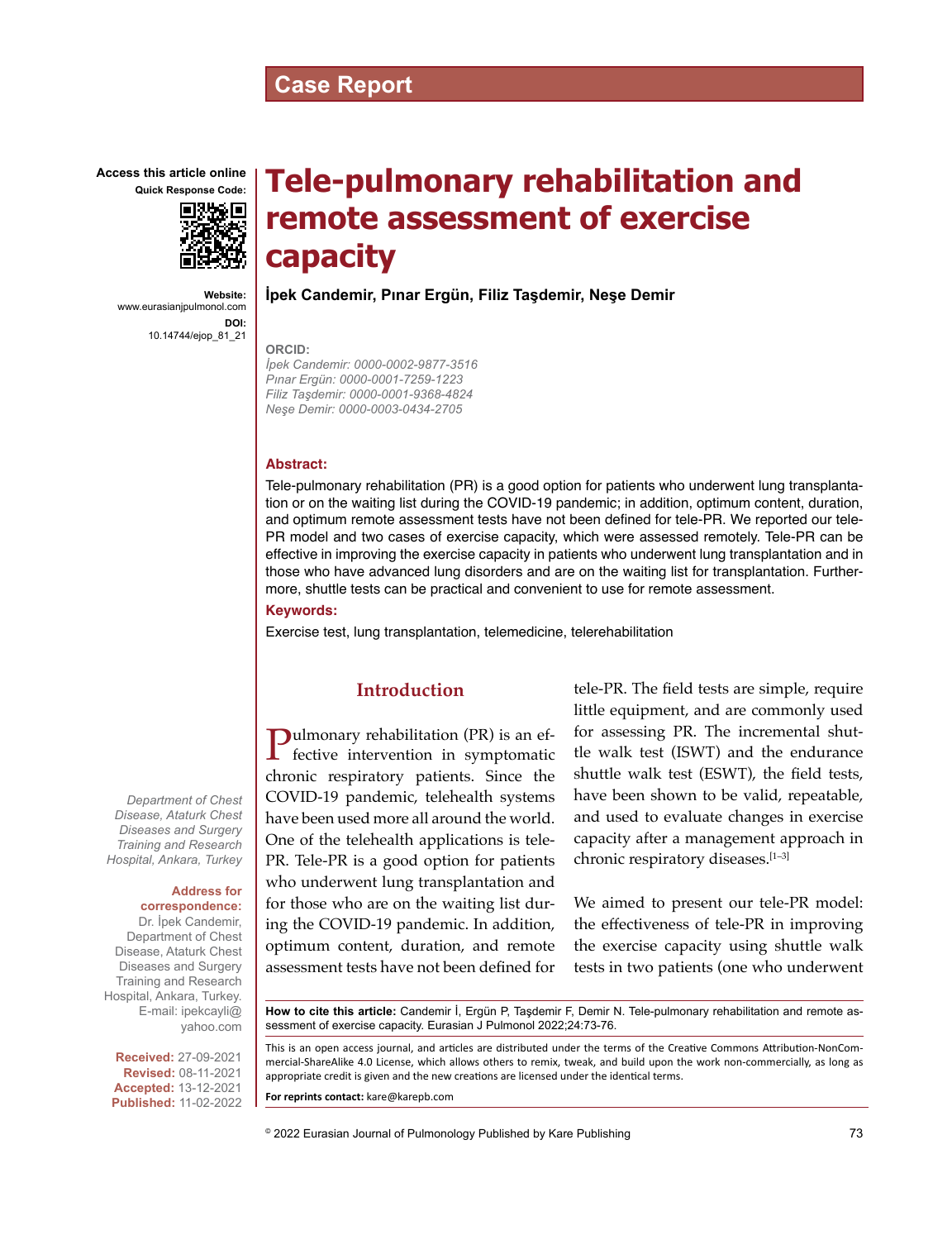lung transplantation and the other who was on the waiting list for transplantation).

### **Case Report 1**

#### **History**

A 28-year-old female was diagnosed with cystic fibrosis (CF) with genetic confirmation and a history of recurrent pneumonia. She was referred by a lung transplantation (LTX) center. She lost 10 kg and needed long-term oxygen therapy in the previous year. On examination, she looked cachectic, and bilateral diffuse crackles were heard.

#### **Investigations and treatment**

She was using long-acting beta-agonists (inhaled corticosteroid). Chest X-ray is shown in Figure 1a. Initial assessments were performed in our PR center (Table 1). Exercise capacity was assessed under 2 L/min nasal oxygen. She was prescribed oral nutritional supplement treatment. She had a pulse oximeter, sphygmomanometer, dumbbells, 10-m nasal cannula at home. After the approval was taken, she underwent a synchronous videoconferencing tele-PR program twice a week for 18 weeks. Similar to conventional the program, the teleprogram consisted of exercise training, nutritional and psychosocial evaluation, support, and education. Educational sessions consisted of information about the disease, selfmanagement, exercise training, breathing retraining, airway clearance techniques, energy conservation, dietary advice, psychological issues, and lung transplantation issues.[4] Exercise training program covered warm-up, stretching, cool-down, resistance, and endurance training.<sup>[5]</sup> For resistance training, the initial weight was  $0.5 \text{ kg}$ , which was increased to 1 kg for upper extremity muscles, and the 1-kg load was increased to 2 kg for lower extremity muscles. Increases were arranged according to the patent's tolerance.[4] For endurance training, she walked initially 75% of the patient's VO2peak as calculated from ISWT and gradually increased every 3–5 sessions, when dyspnea: modified Borg  $\leq$ 3 and leg fatigue Borg  $\leq$ 13.<sup>[4]</sup> During exercise, oxygen saturation, blood pressure, walk distance, and pause times were recorded intermittently. [5] After the program was completed, ISWT and ESWT were performed remotely via the Internet. ISWT distance increased from 240 to 350 m, and the endurance time increased from 7 to 20 min (Table 2).

#### **Case Report 2**

#### **History**

A 44-year-old female was diagnosed with pulmonary hemosiderosis and underwent bilateral LTX. Diagnosis of pulmonary hemosiderosis was confirmed by pathology through explantation of the lung. She was referred to our PR center 3 months after LTX. She had a complaint of fatigue. On examination, breath sounds diminished in the basal of the left lung.

#### **Investigations and treatment**

She was under immunosuppressive treatment. Chest Xray is shown in Figure 1b. Initial assessments were performed in our center (Table 1). She had a pulse oximeter, sphygmomanometer, elastic exercise bands, dumbbells, and treadmill at home. After approval was taken, she



**Figure 1:** Chest X-ray of (a) Case 1, demonstrating reticular and cystic opacities in the bilateral middle and lower zones, and (b) Case 2, demonstrating blunting of the left costophrenic angle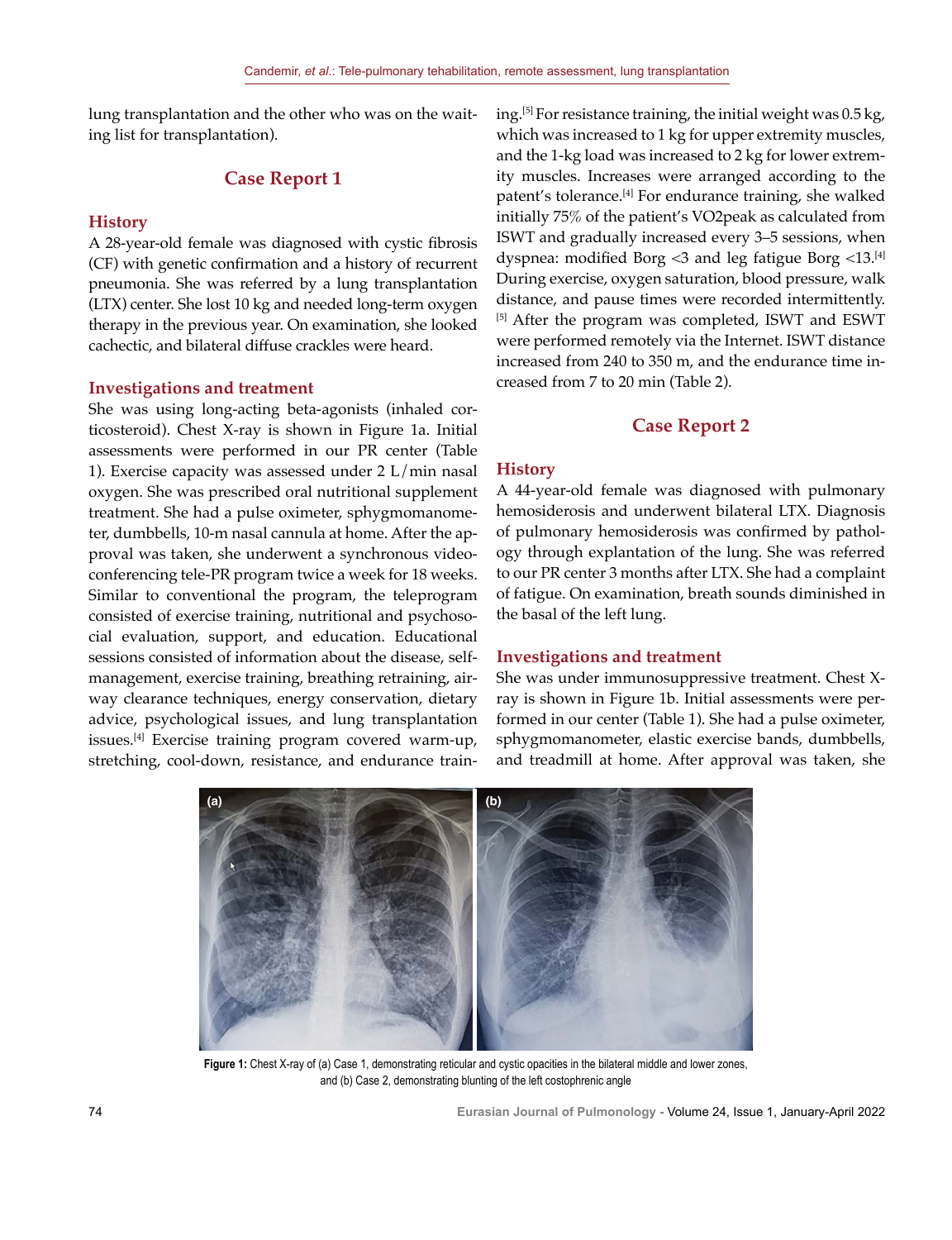| <b>Parameters</b>   | <b>Before PR</b> |        |  |
|---------------------|------------------|--------|--|
|                     | Case 1           | Case 2 |  |
| FEV, of predicted % | 37               | 71     |  |
| FVC of predicted %  | 55               | 70     |  |
| FEV,/FVC            | 53.              | 90     |  |
| BMI ( $kg/m2$ )     | 16.4             | 22.3   |  |
| FFMI ( $kg/m2$ )    | 14.6             | 15.5   |  |
| mMRC                | 3                | 0      |  |
| SGRQ total          | 68.60            | 31.03  |  |
| <b>CRQ</b>          | 57               | 106    |  |
| Anxiety score       | 9                | 8      |  |
| Depression score    | 10               | 7      |  |

**Table 1: Initial assessments of cases**

Anxiety and depression scores were measured using the Hospital Anxiety and Depression Scale. PR: Pulmonary rehabilitation, BMI: Body mass index, FFMI: Fat-free mass index, mMRC: Modified Medical Research Council, SGRQ: St. George's Respiratory Questionnaire, CRQ: Chronic respiratory questionnaire

**Table 2: Values of shuttle walk tests before and after tele-PR**

| <b>Parameters</b> | Case 1                   |                  | Case 2                   |                  |
|-------------------|--------------------------|------------------|--------------------------|------------------|
|                   | <b>Before</b><br>tele-PR | After<br>tele-PR | <b>Before</b><br>tele-PR | After<br>tele-PR |
| ISWT(m)           | 240                      | 350              | 340                      | 420              |
| ESWT (min)        |                          | 20               | 12                       | 20               |

Tele-PR: Tele-pulmonary rehabilitation, ISWT: Incremental shuttle walk test, ESWT: Endurance shuttle walk test

underwent a synchronous videoconferencing tele-PR program twice a week for 18 weeks. The content of the program was similar to the other patient except for the resistance exercise. For resistance exercise, the weight was 1 kg for both upper and lower extremity muscles as the patient could not tolerate more weight. Exercises were performed with initially 70% of the patient's VO2 peak (3.5 km/h) as calculated from the ISWT for the treadmill and increased gradually up to  $90\%$  (4.5 km/h). After the program was completed, ISWT and ESWT were performed remotely via the Internet. ISWT distance increased from 340 to 420 m, and the endurance time increased from 12 to 20 min (Table 2).

# **Discussion**

PR as a cornerstone of integrated care and an evidencedbased effective approach is recommended not only for advanced chronic lung disease but also for LTX recipients; therefore it should take place in a perioperative period of LTX. Despite its benefits, tele-PR has been underutilized. It was recommended as an alternative approach to PR in an attempt to increase the enrolment, adherence, and completion of PR.<sup>[6]</sup> Additionally, due to the increased number of patients, suspended face-to-face programs, and high contagious nature of COVID-19 infection, tele-PR programs have come to the front line.

Tele-PR has been found to be as effective as face-to-face programs in terms of improvement in exercise capacity in COPD patients.[7,8] One of our patients was CF on the LTX waiting list, and the other was an LTX recipient. Both of the patients had improvements in exercise capacity. Although the optimal content was not defined, it was shown that tele-PR programs, consisting of essential components of multidisciplinary PR such as exercise training, education, and support were successful.[8] Our tele-PR model consisted of all the components of conventional PR programs. We suggested that the evident improvement in exercise capacity could be due to multicomponent.

Since the COVID-19 pandemic, PR remote evaluation has been recommended.<sup>[9]</sup> The validity of the remote assessment of exercise capacity has not been shown in patients with chronic respiratory disease, but the reliability and the validity of the 6-minute walk test (6MWT) were studied in 17 patients with chronic heart failure.<sup>[10]</sup> Although there was no clear recommendation, it is important to comply with the standards of the applied test. For 6MWT, a 30-m space at patients' homes can be challenging. A 10-m space and giving no encouragement are advantages in the remote assessment for shuttle tests. We used ISWT and ESWT in accordance with the standards.  $[2]$  The CD of shuttle tests was played at the hospital; the patients were advised to follow the instructions and were monitored closely via the Internet.

Consequently, tele-PR can be effective in improving the exercise capacity in patients who underwent LTX and in those who have advanced lung disorders and are on the waiting list. Furthermore, shuttle tests can be practical and more convenient to use for remote assessment of exercise capacity.

#### **Informed Consent**

Written informed consent was obtained from the patient for the publication of the case report and the accompanying images.